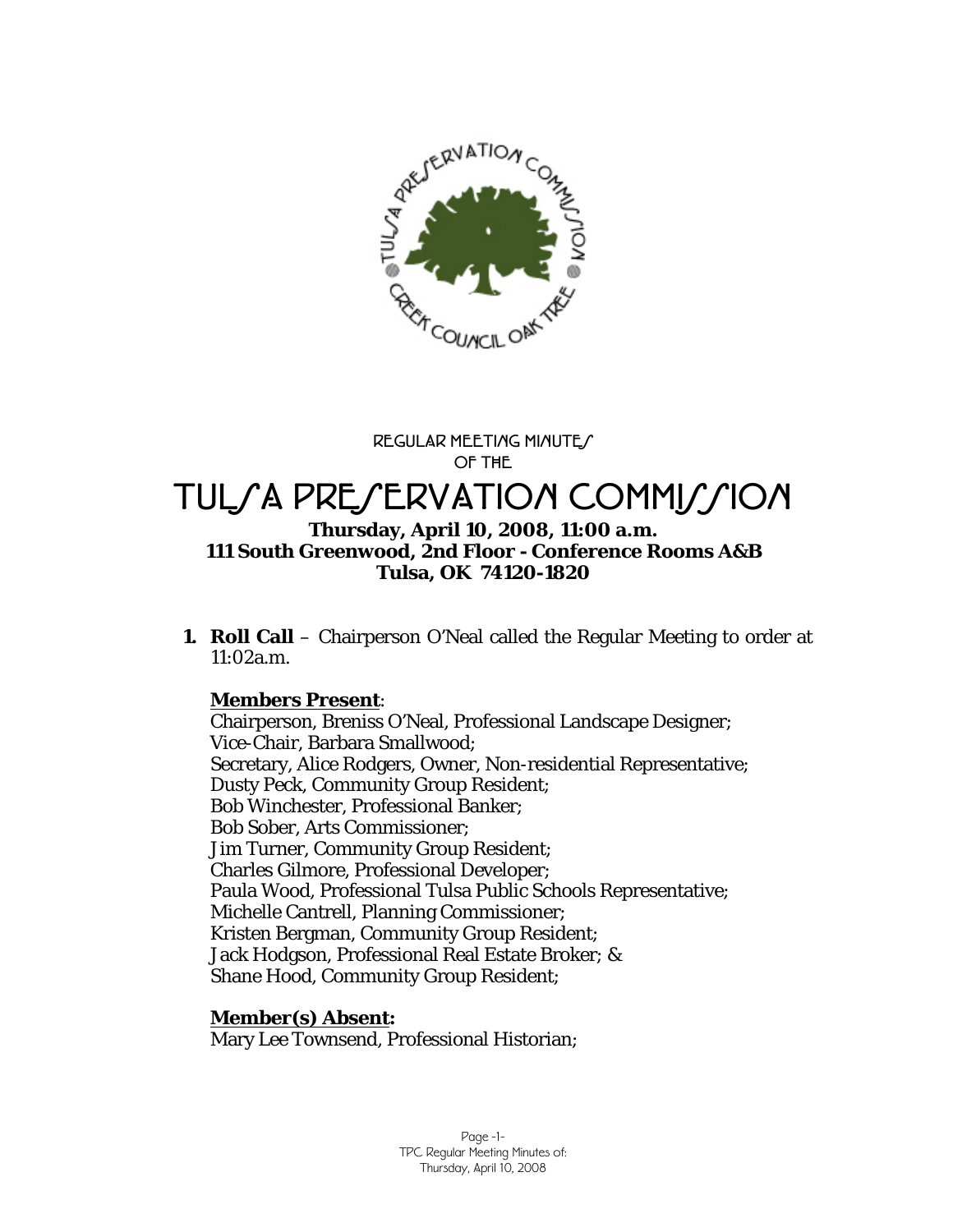### **Others Present:**

Kurt Ackermann, Fannie Warrior, Ed Sharrer, Amanda DeCort, Rob Gallant, Kathy Fasano, Randy Curtis, Ray Snoke, Istvan Balogh, Kelly Ishmael, Maurie Traylor, Nelson Orr, Joe Crosier & Mike Bratton.

### **2. Approval of Minutes of Previous Meetings Special Meeting Minutes for March 18, 2008;**

Chairperson O'Neal asked if anyone would like to make a motion to approve the Special Meeting Minutes for March 18, 2008.

Commissioner Gilmore made a motion to approve the Special Meeting Minutes for March 18, 2008. The motion was seconded by Commissioner Wood.

### **By a show of hands, all "In Favor" of the motion to Approve the March 18, 2008 Special Meeting Minutes:**

(1) Chairperson O'Neal;

- (2) Vice-Chair Smallwood;
- (3) Charles Gilmore;
- (4) Jack Hodgson;
- (5) Kristen Bergman;
- (6) Dusty Peck;
- (7) Bob Sober;
- (8) Paula Wood;
- (9) Shane Hood;

## **All Opposed:**

None;

### **All Abstaining:**

- (10) Secretary Rodgers;
- (11) Jim Turner;
- (12) Michelle Cantrell;

### **All not present during this vote:**

(13) Bob Winchester.

The motion was **Approved by Majority by members present and voting.** 

### **3. Committee Reports**

### **a. Historic Preservation Committee**

## **i. Announcement of Conflicts of Interest**

Page -2- TPC Regular Meeting Minutes of: Thursday, April 10, 2008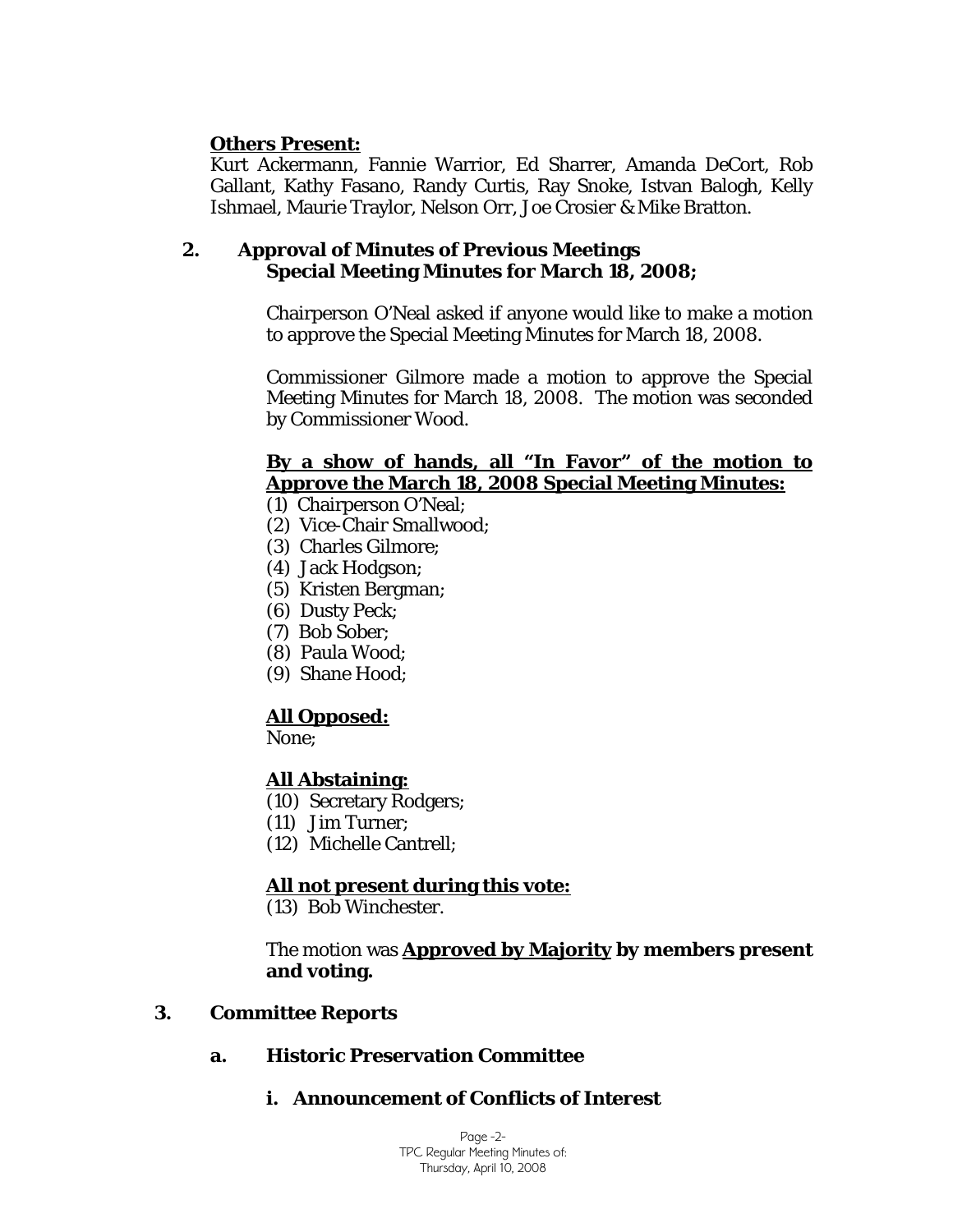Chairperson O'Neal asked the Commission if anyone had a conflict of interest with any of the Certificates of Appropriateness (COA) Requests that would be brought before the board for review. No one responded to having a conflict of interest with any of the proposals.

## **ii. Applications for Certificate of Appropriateness**

Chairperson O'Neal briefly informed the COA applicants of the COA processing procedures of how their proposals would be reviewed by the Tulsa Preservation Commission for a final determination.

### **1. 1115 E. 16 Street** (North Maple Ridge)

Applicant: Rob Gallant

Request: Enclose screened porch on rear elevation of house with windows and clapboard siding, retaining existing porch railing and lattice work to preserve historic appearance.

COA Subcommittee Complete Application Date: April 8, 2008

## **APPROVED W/O CONDITIONS**

Mr. Sharrer presented Rob Gallant's Certificate of Appropriateness application to the Commission for a final review. Photographs and drawings were available for review and a slide presentation was shown of the structure in North Maple Ridge.

Mr. Sharrer stated that Mr. Gallant plans to enclose the screened porch on the rear elevation of structure with windows and clapboard siding, retaining existing porch railing and lattice work to preserve the historic appearance.

Mr. Sharrer read the appropriate design guidelines on this proposal for *Additions in North Maple Ridge.* 

Chairperson O'Neal asked Vice-Chair Smallwood to please give her report of the recommendation that was made on Mr. Gallant's proposal at the COA Subcommittee meeting.

Vice-Chair Smallwood stated that the COA Subcommittee considered Mr. Gallant's application to be complete after being reviewed at the April 8, 2008 meeting. She stated that the COA Subcommittee recommended by a unanimous vote to approve Mr.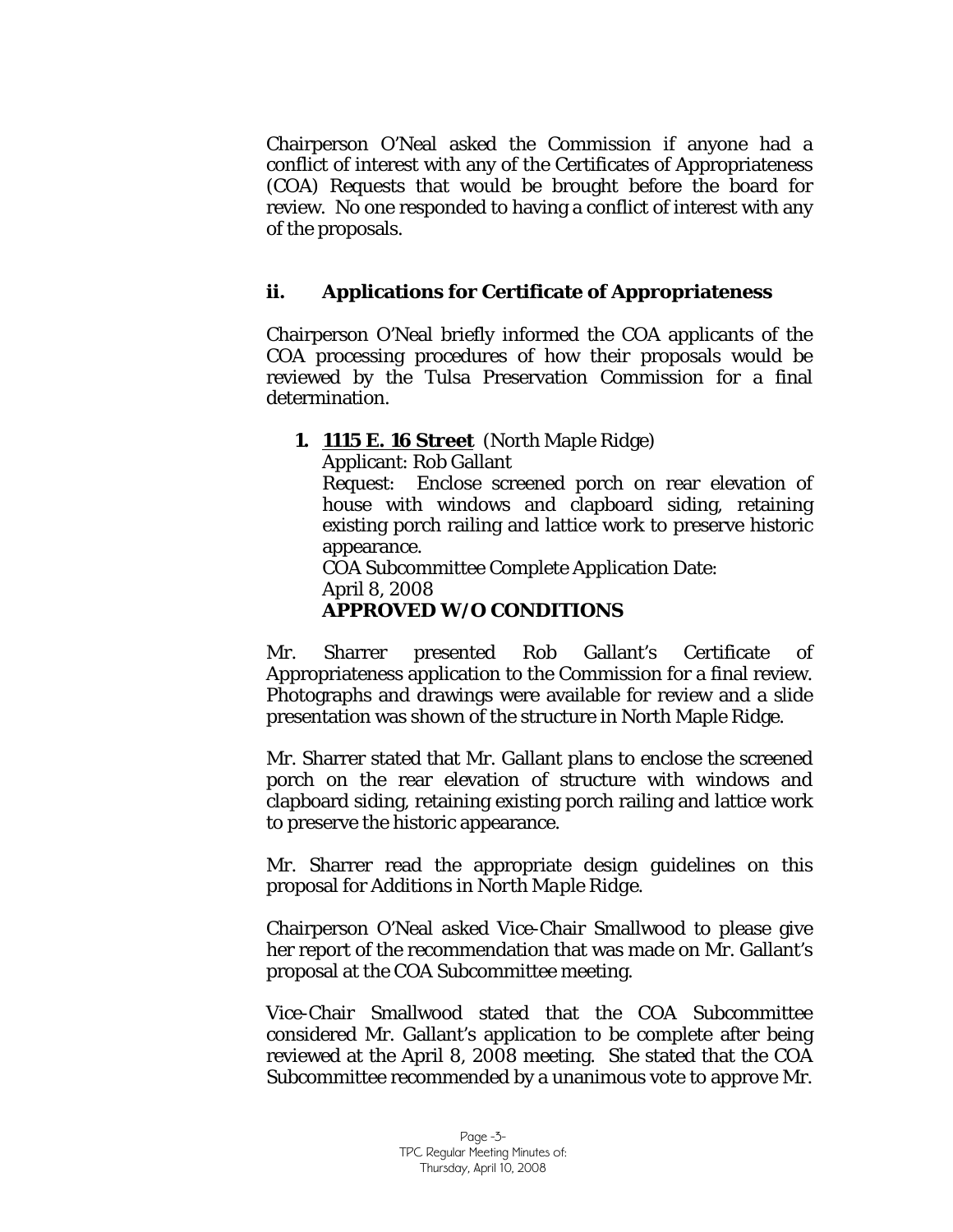Gallant's proposal for *Additions to* the North Maple Ridge District.

Chairperson O'Neal opened the floor to the Commission for discussion on Mr. Gallant's proposal; and for a motion to be made. After the Commission further discussed Mr. Gallant's proposal, Vice-Chair Smallwood made a motion to approve Mr. Gallant's application. Commissioner Hodgson seconded.

### **By a show of hands, all "In Favor" of the motion to Approve Rob Gallant's application w/o conditions:**

- (1) Chairperson O'Neal;
- (2) Vice-Chair Smallwood;
- (3) Charles Gilmore;
- (4) Jack Hodgson;
- (5) Kristen Bergman;
- (6) Dusty Peck;
- (7) Bob Sober;
- (8) Paula Wood;
- (9) Shane Hood;
- (10) Secretary Rodgers;
- (11) Jim Turner;
- (12) Michelle Cantrell;
- (13) Bob Winchester

### **All Opposed:**

None;

## **All Abstaining:**

None;

### **All not present during this vote:**

None.

The motion was **Approved Unanimously by members present and voting.** 

*The Tulsa Preservation Commission Approved Rob Gallant's proposal based on guidelines for Porches, 1.4.1 for Additions to Existing Structures for the North Maple Ridge Historic District.*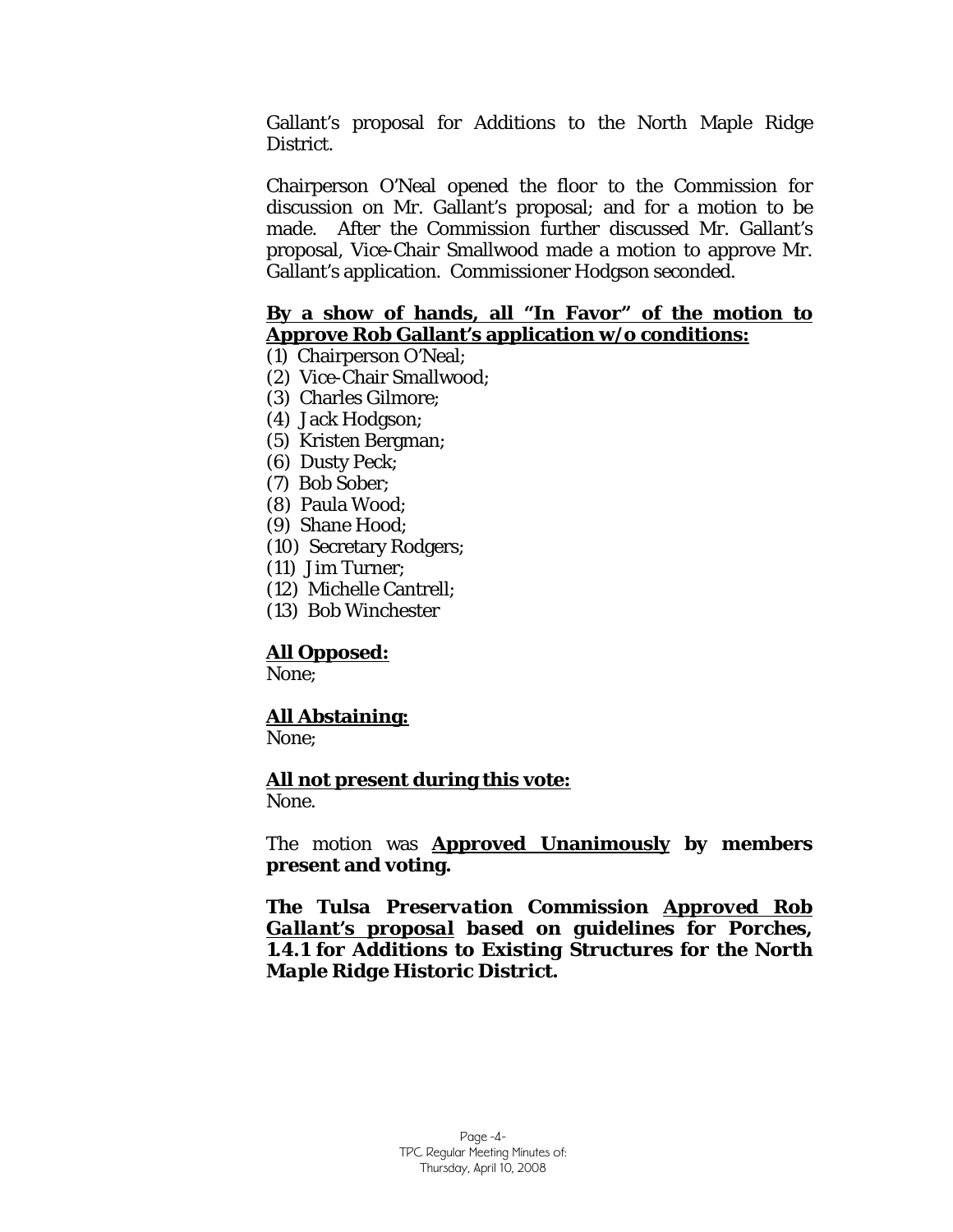**2. 320 E. 19 Street** (North Maple Ridge) Applicant: Kelly Ishmael Request: Construct outdoor fireplace and privacy wall at southeast corner of side porch with brick and decorative detailing to match porch elements. COA Subcommittee Complete Application Date: 04-08-2008 **APPROVED W/O CONDITIONS** 

Mr. Sharrer presented Kelly Ishmael's Certificate of Appropriateness application to the Commission for a final review. Photographs and drawings were available for review and a slide presentation was shown of the structure in North Maple Ridge.

Mr. Sharrer stated that Ms. Ishmael plans to build an outdoor fireplace and privacy wall on the southeast corner of the side porch with brick and decorative detailing that will match the porch elements.

Mr. Sharrer read the appropriate design guidelines on this proposal for *Additions in North Maple Ridge.* 

Chairperson O'Neal asked Vice-Chair Smallwood to please give her report of the recommendation that was made on Ms. Ishmael's proposal at the COA Subcommittee meeting.

Vice-Chair Smallwood stated that the COA Subcommittee considered Ms. Ishmael's application to be complete after being reviewed at the April 8, 2008 meeting. She stated that the COA Subcommittee recommended by a unanimous vote to approve Ms. Ishmael's proposal for *Additions to* the North Maple Ridge District.

Chairperson O'Neal opened the floor to the Commission for discussion on Ms. Ishmael's proposal; and for a motion to be made. After the Commission further discussed Ms. Ishmael's proposal, Vice-Chair Smallwood made a motion to approve Ms. Ishmael's application. Commissioner Bergman seconded.

#### **By a show of hands, all "In Favor" of the motion to Approve Kelly Ishmael's application w/o conditions:**

- (1) Chairperson O'Neal;
- (2) Vice-Chair Smallwood;
- (3) Charles Gilmore;
- (4) Jack Hodgson;
- (5) Kristen Bergman;

Page -5- TPC Regular Meeting Minutes of: Thursday, April 10, 2008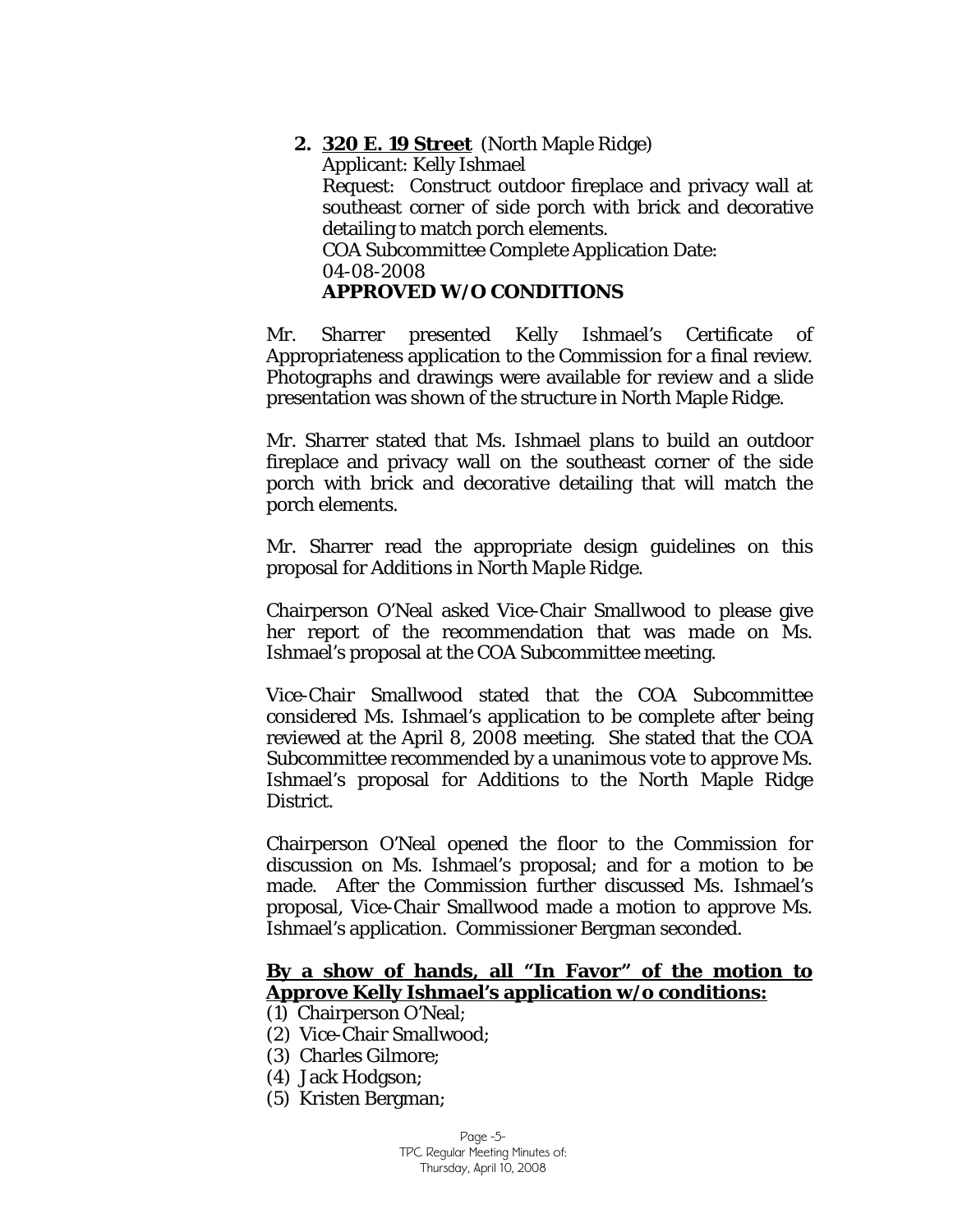- (6) Dusty Peck;
- (7) Bob Sober;
- (8) Paula Wood;
- (9) Shane Hood;
- (10) Secretary Rodgers;
- (11) Jim Turner;
- (12) Michelle Cantrell;
- (13) Bob Winchester

#### **All Opposed:**

None;

#### **All Abstaining:**

None;

#### **All not present during this vote:** None.

The motion was **Approved Unanimously by members present and voting.** 

*The Tulsa Preservation Commission Approved Kelly Ishmael's proposal based on guidelines for General Requirements, 1.0.1, 1.0.2, 1.0.3; Building Materials and Elements, 1.2.1 & 1.2.2 for Additions to Existing Structures for the North Maple Ridge Historic District.* 

**3. 1005 E. 21 Street** (North Maple Ridge)

Applicant: Ray Snoke Request:

**I.** North sunrooms: Remove vinyl siding from first floor and replace with paneled siding to match east sunroom. Move existing door to be centered on north elevation. East of relocated door, fill opening with paneled siding. Replace existing operable windows with wood, clad casements windows;

COA Subcommittee Complete Application Date: 04-08-2008

### **APPROVED W/ CONDITIONS**

Mr. Sharrer presented Ray Snoke's Certificate of Appropriateness application to the Commission for a final review. Photographs and drawings were available for review and a slide presentation was shown of the structure in North Maple Ridge Neighborhood District.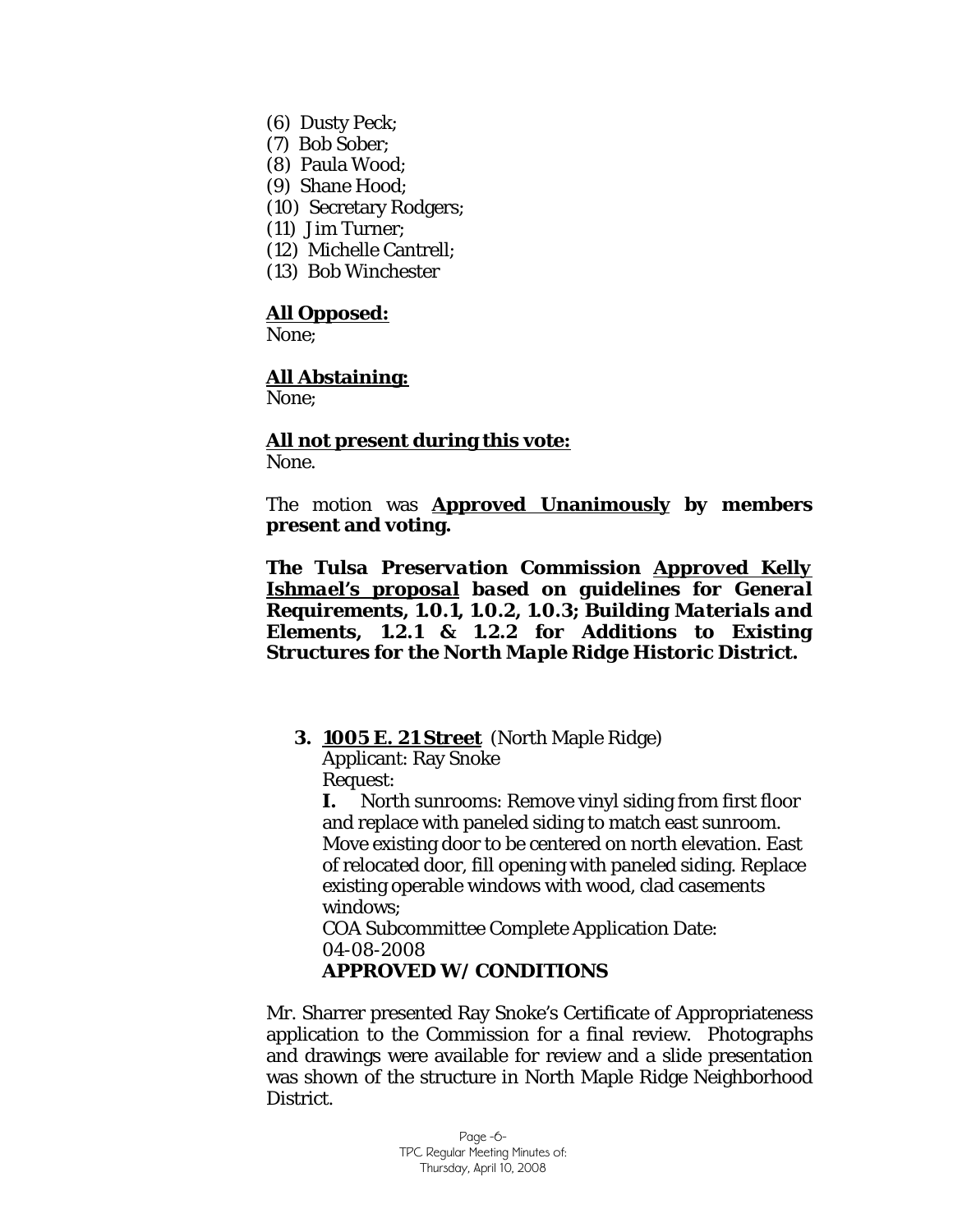Mr. Sharrer stated that on Part 1 of 3 Parts of Mr. Snoke's application that he plans to remove the vinyl siding from the first floor North sunrooms of the structure; and replace it with paneled siding to match the east sunroom. Mr. Snoke plans to move the existing door to be centered on the north elevation; and East of the relocated door, he plans to fill the opening with paneled siding. He also plans to replace the existing operable windows with wood, clad casements windows.

Mr. Sharrer read the appropriate design guidelines on Part 1 of this proposal for *Rehabilitation in North Maple Ridge.* 

Chairperson O'Neal asked Commissioner Smallwood to please give her report of the recommendation that was made on Part 1 of this proposal at the COA Subcommittee meeting.

Commissioner Smallwood stated that the COA Subcommittee considered Part 1 of Mr. Snoke's application to be complete after being reviewed at the April 8, 2008 meeting. She stated that the COA Subcommittee recommended by a unanimous vote to approve Part 1 of this proposal for *Rehabilitation* in the North Maple Ridge Historic District with conditions:

◊ That the proposed panel to the east of the relocated door opening be a window.

Chairperson O'Neal opened the floor to the Commission for discussion on Part 1 of Mr. Snoke's proposal; and for a motion to be made. After the Commission further discussed Part 1 of Mr. Snoke's proposal, Commissioner Smallwood made a motion to approve Part 1 of Mr. Snoke's application with the conditions indicated above. Commissioner Wood seconded.

#### **By a show of hands, all "In Favor" of the motion to Approve Part 1 of 3 Parts of Ray Snoke's application w/conditions:**

- (1) Chairperson O'Neal;
- (2) Vice-Chair Smallwood;
- (3) Charles Gilmore;
- (4) Jack Hodgson;
- (5) Kristen Bergman;
- (6) Dusty Peck;
- (7) Bob Sober;
- (8) Paula Wood;
- (9) Shane Hood;
- (10) Secretary Rodgers;

Page -7- TPC Regular Meeting Minutes of: Thursday, April 10, 2008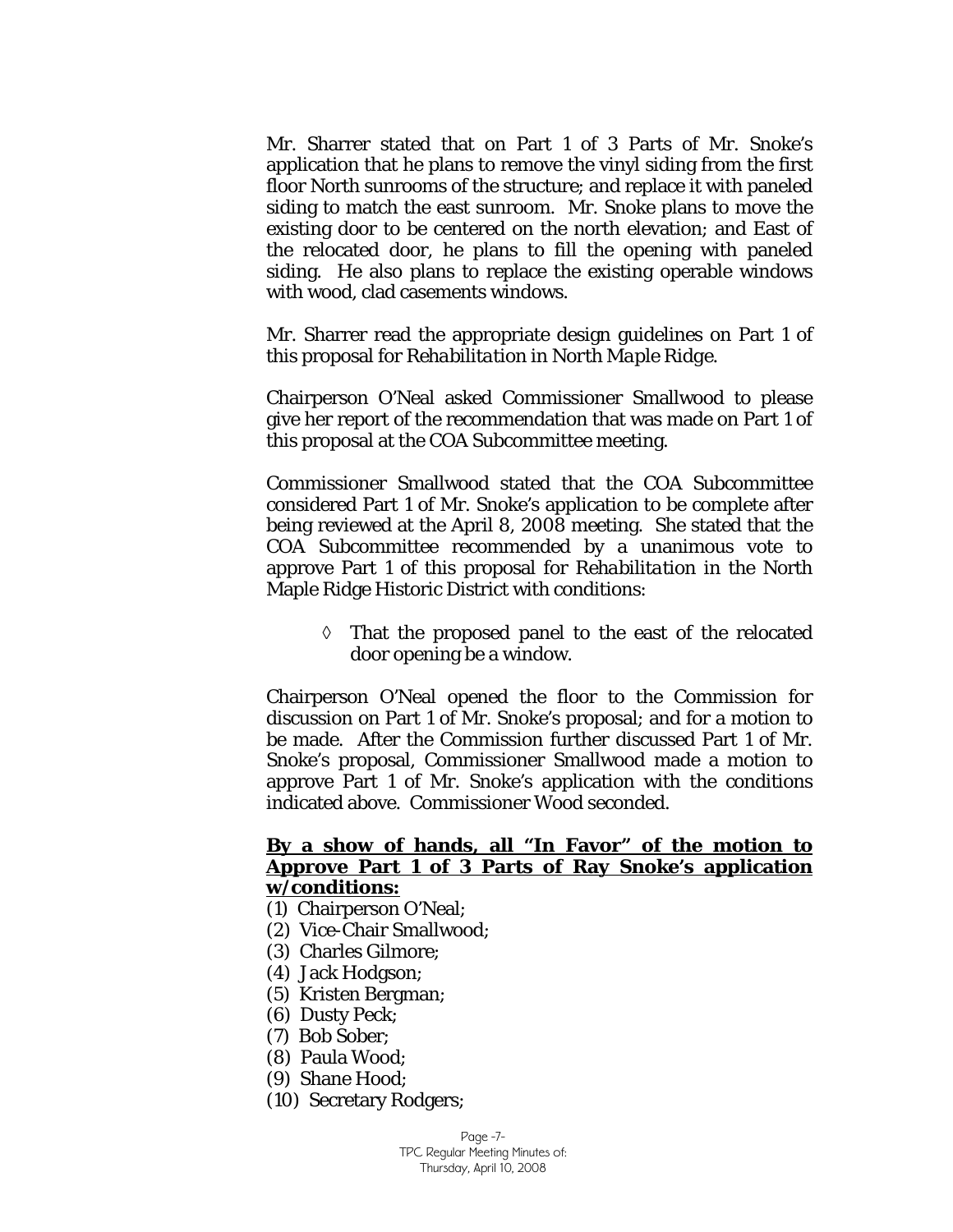- (11) Jim Turner;
- (12) Michelle Cantrell;
- (13) Bob Winchester

#### **All Opposed:**

None;

### **All Abstaining:**

None:

#### **All not present during this vote:**

None.

The motion was **Approved Unanimously by members present and voting.** 

*The Tulsa Preservation Commission Approved Part 1 of 3 Parts of Ray Snoke's proposal based on guidelines for Building Wall Materials, 1.1.4; Windows and Doors, 1.2.3, 1.2.4 and 1.2.5 for Rehabilitation of Existing Buildings for the North Maple Ridge Historic District.* 

#### **3. 1005 E. 21 Street** (North Maple Ridge)

Applicant: Ray Snoke Request: **II.** East sunrooms: Replace existing operable windows with wood, clad casement windows; COA Subcommittee Complete Application Date: 04-08-2008 **APPROVED W/O CONDITIONS** 

Mr. Sharrer presented Ray Snoke's Certificate of Appropriateness application to the Commission for a final review. Photographs and drawings were available for review and a slide presentation was shown of the structure in North Maple Ridge Neighborhood District.

Mr. Sharrer stated that on Part 2 of 3 Parts of Mr. Snoke's application that he plans to replace the existing operable windows on the East sunrooms with wood, clad casement windows.

Mr. Sharrer read the appropriate design guidelines on Part 2 of this proposal for *Rehabilitation in North Maple Ridge.*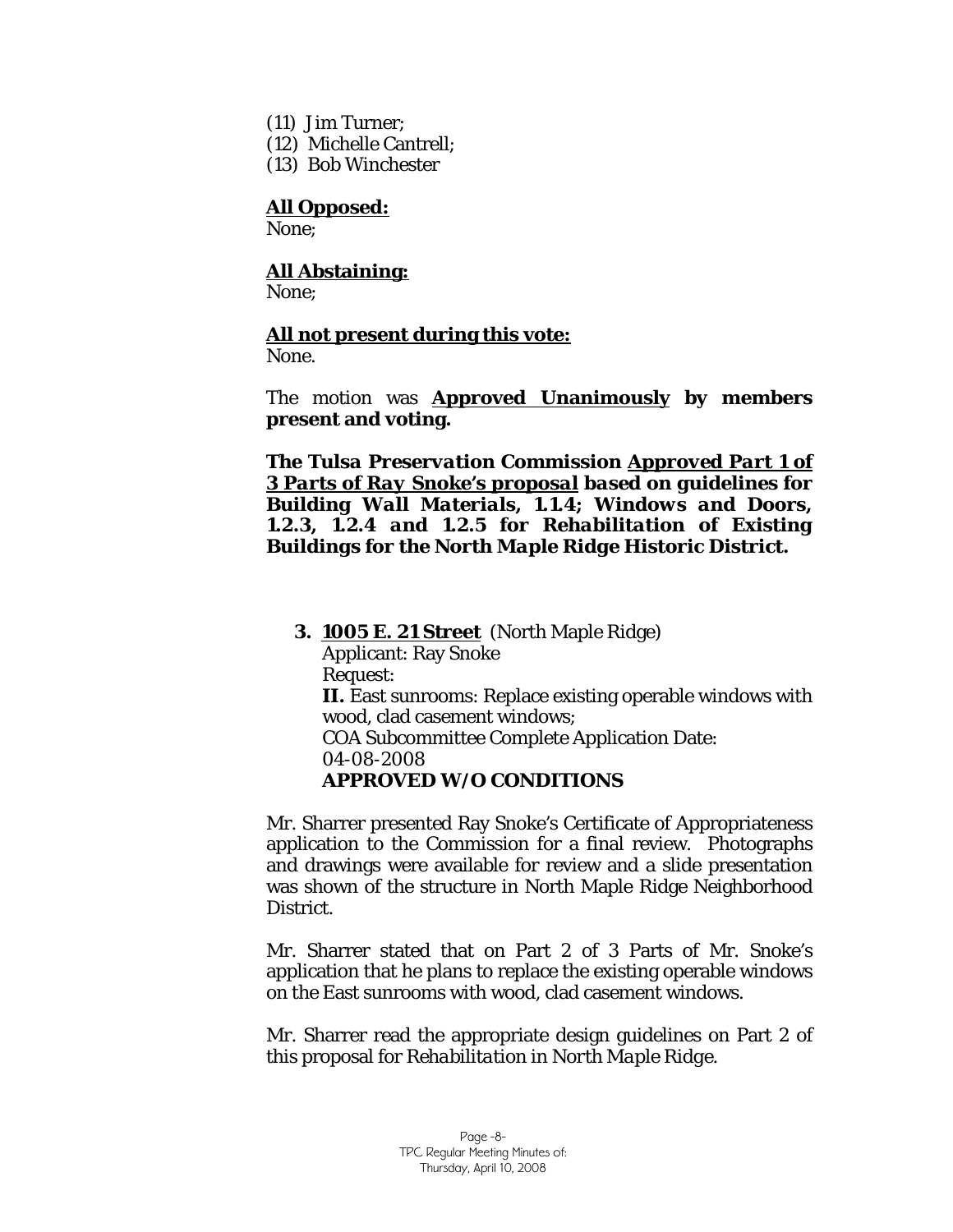Chairperson O'Neal asked Commissioner Smallwood to please give her report of the recommendation that was made on Part 2 of this proposal at the COA Subcommittee meeting.

Commissioner Smallwood stated that the COA Subcommittee considered Part 2 of Mr. Snoke's application to be complete after being reviewed at the April 8, 2008 meeting. She stated that the COA Subcommittee recommended by a unanimous vote to approve Part 2 of this proposal for *Rehabilitation* in the North Maple Ridge Historic District.

Chairperson O'Neal opened the floor to the Commission for discussion on Part 2 of Mr. Snoke's proposal; and for a motion to be made. After the Commission further discussed Part 2 of Mr. Snoke's proposal, Commissioner Smallwood made a motion to approve Part 2 of Mr. Snoke's application. Commissioner Wood seconded.

### **By a show of hands, all "In Favor" of the motion to Approve Part 2 of 3 Parts of Ray Snoke's application w/o conditions:**

- (1) Chairperson O'Neal;
- (2) Vice-Chair Smallwood;
- (3) Charles Gilmore;
- (4) Jack Hodgson;
- (5) Kristen Bergman;
- (6) Dusty Peck;
- (7) Bob Sober;
- (8) Paula Wood;
- (9) Shane Hood;
- (10) Secretary Rodgers;
- (11) Jim Turner;
- (12) Michelle Cantrell;
- (13) Bob Winchester

#### **All Opposed:**

None;

## **All Abstaining:**

None;

### **All not present during this vote:**

None.

#### The motion was **Approved Unanimously by members present and voting.**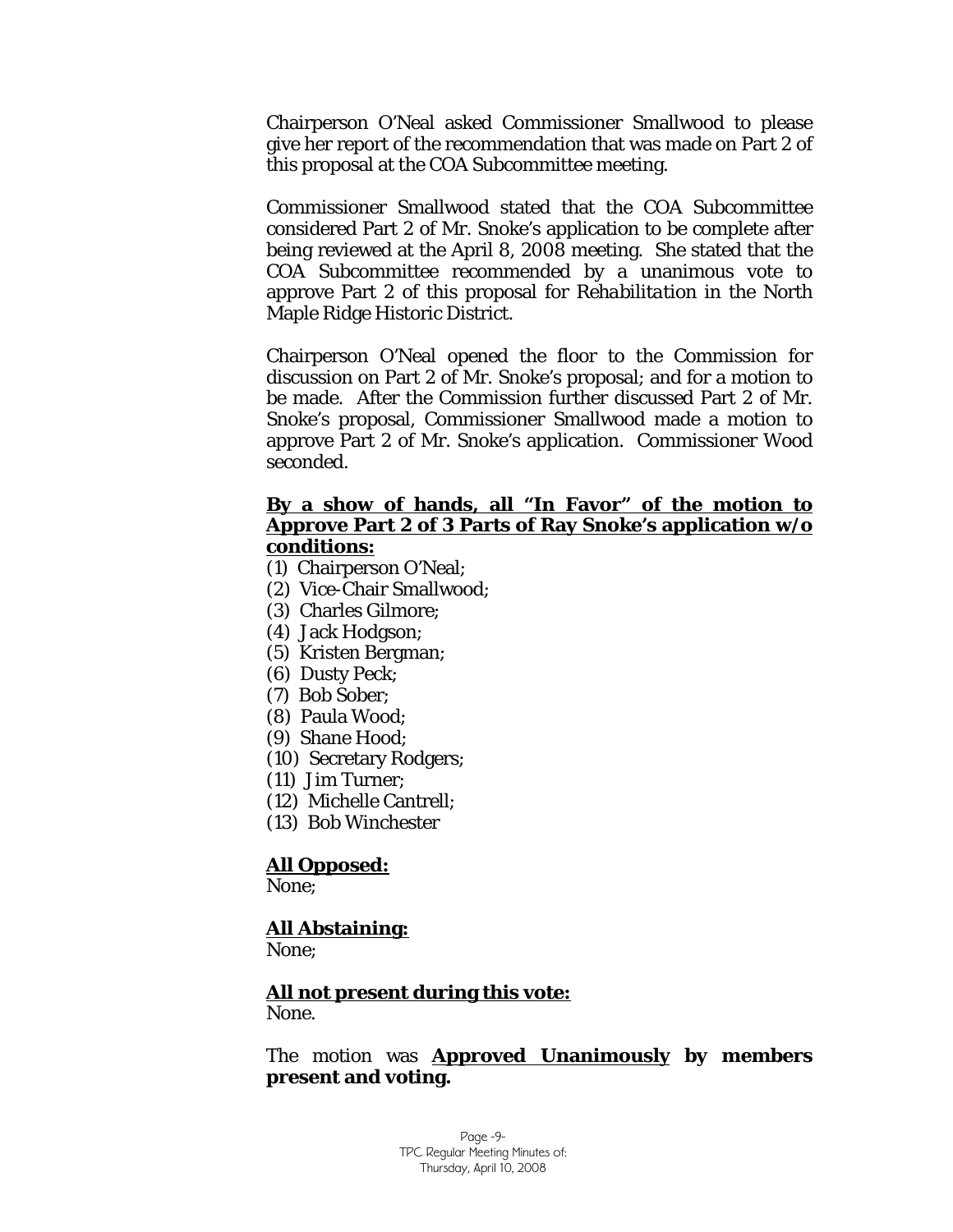*The Tulsa Preservation Commission Approved Part 2 of 3 Parts of Ray Snoke's proposal based on guidelines for Building Wall Materials, 1.1.4; Windows and Doors, 1.2.3, 1.2.4 and 1.2.5 for Rehabilitation of Existing Buildings for the North Maple Ridge Historic District.* 

#### **3. 1005 E. 21 Street** (North Maple Ridge)

Applicant: Ray Snoke Request:

**III.** West sunroom: Replace bottom portion of existing glass with paneled siding approximately 22" tall to match east sunroom. Replace remaining windows with wood, clad windows – mix of fixed and casements. Replace aluminum storm doors on north elevation with clear view French doors.

COA Subcommittee Complete Application Date: 04-08-2008 **APPROVED W/O CONDITIONS** 

Mr. Sharrer presented Ray Snoke's Certificate of Appropriateness application to the Commission for a final review. Photographs and drawings were available for review and a slide presentation was shown of the structure in North Maple Ridge Neighborhood District.

Mr. Sharrer stated that on Part 3 of 3 Parts of Mr. Snoke's application that he plans to replace the bottom portion of the existing glass on the West sunroom with paneled siding that will be approximately 22" tall to match East sunroom. He plans to replace the remaining windows with wood, clad windows – mix of fixed and casements; and replace the aluminum storm doors on the North elevation of the structure with clear view French doors.

Mr. Sharrer read the appropriate design guidelines on Part 3 of this proposal for *Additions in North Maple Ridge.* 

Chairperson O'Neal asked Commissioner Smallwood to please give her report of the recommendation that was made on Part 3 of this proposal at the COA Subcommittee meeting.

Commissioner Smallwood stated that the COA Subcommittee considered Part 3 of Mr. Snoke's application to be complete after being reviewed at the April 8, 2008 meeting. She stated that the COA Subcommittee recommended by a unanimous vote to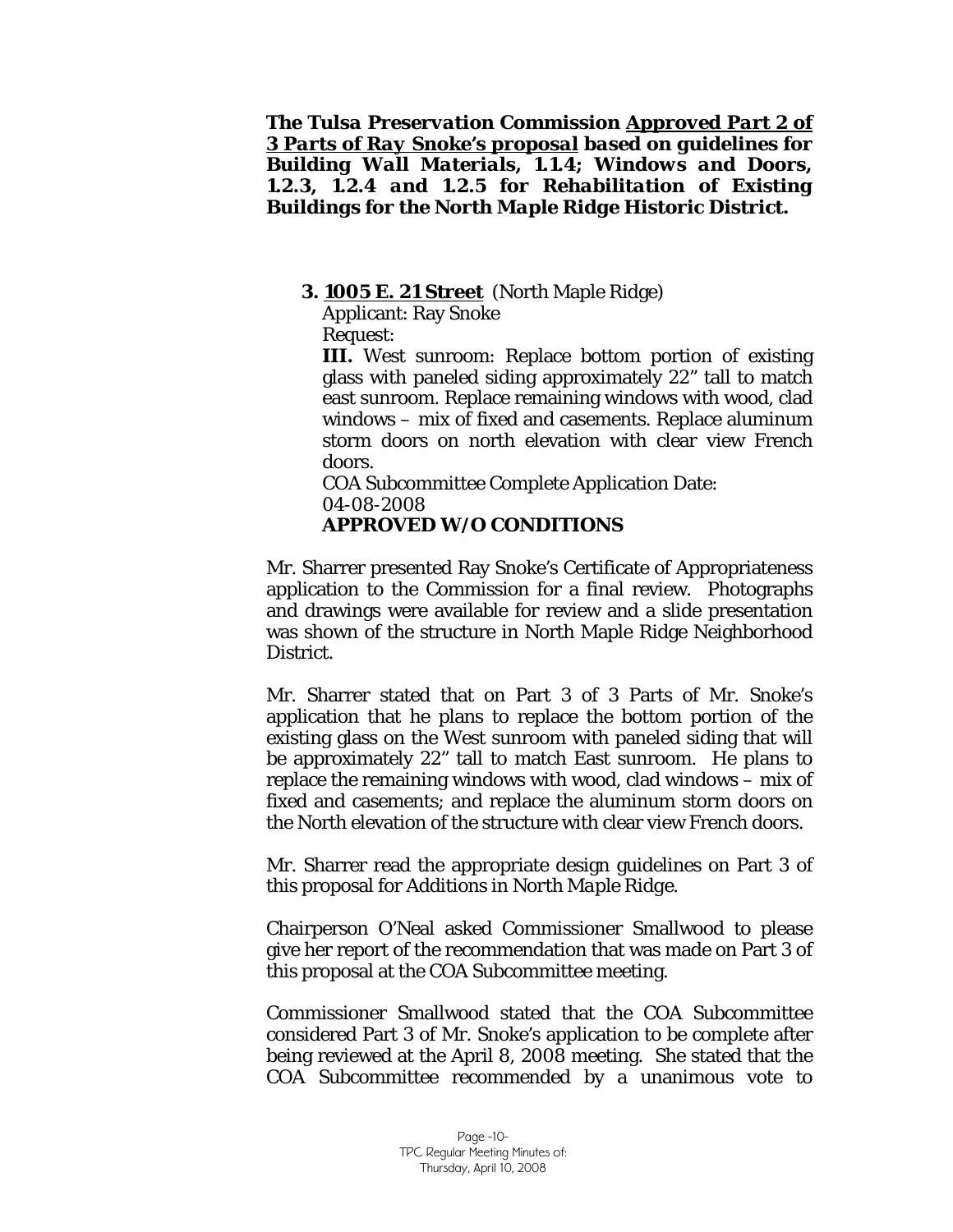approve Part 3 of this proposal for *Additions* in the North Maple Ridge Historic District.

Chairperson O'Neal opened the floor to the Commission for discussion on Part 3 of Mr. Snoke's proposal; and for a motion to be made. After the Commission further discussed Part 3 of Mr. Snoke's proposal, Commissioner Smallwood made a motion to approve Part 3 of Mr. Snoke's application. Commissioner Bergman seconded.

### **By a show of hands, all "In Favor" of the motion to Approve Part 3 of 3 Parts of Ray Snoke's application w/o conditions:**

- (1) Chairperson O'Neal;
- (2) Vice-Chair Smallwood;
- (3) Charles Gilmore;
- (4) Jack Hodgson;
- (5) Kristen Bergman;
- (6) Dusty Peck;
- (7) Bob Sober;
- (8) Paula Wood;
- (9) Shane Hood;
- (10) Secretary Rodgers;
- (11) Jim Turner;
- (12) Michelle Cantrell;
- (13) Bob Winchester

## **All Opposed:**

None;

### **All Abstaining:**

None;

 **All not present during this vote:** None.

The motion was **Approved Unanimously by members present and voting.** 

*The Tulsa Preservation Commission Approved Part 3 of 3 Parts of Ray Snoke's proposal based on guidelines for General Requirements, 1.0.1, 1.0.2 & 1.0.3; and Porches, 1.4.1 for Additions to Existing Structures for the North Maple Ridge Historic District.*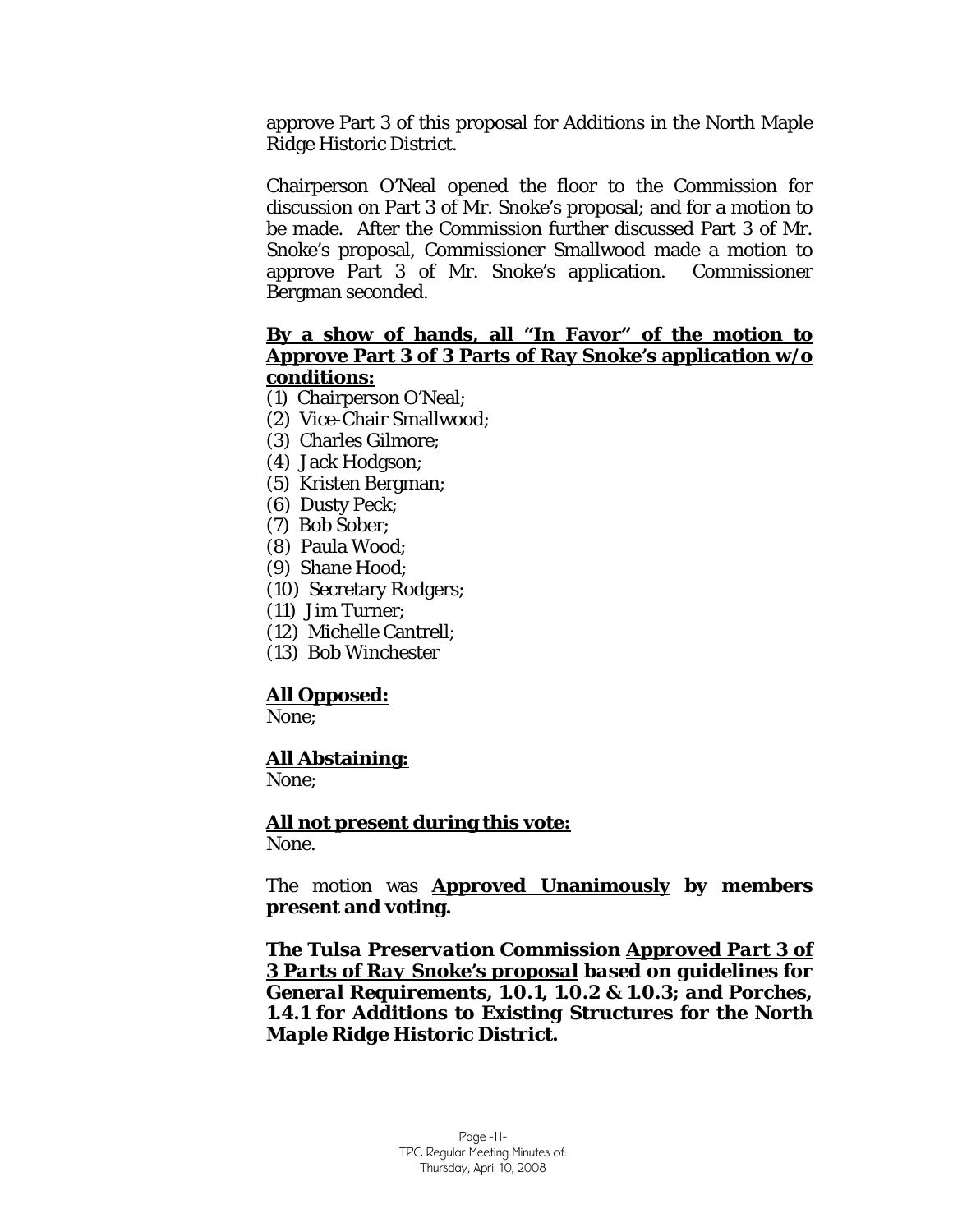**4. 715 N. Denver Avenue** (Brady Heights)

Applicant: Joseph Crosier Request: Replace barnboard siding on southeast corner of house with stucco; COA Subcommittee Complete Application Date: 04-08-2008 **APPROVED W/CONDITIONS** 

Mr. Sharrer presented Joseph Crosier's Certificate of Appropriateness application to the Commission for a final review. Photographs and drawings were available for review and a slide presentation was shown of the structure in Brady Heights.

Mr. Sharrer stated that Mr. Crosier plans to replace the barnboard siding on the Southeast corner of the structure with stucco.

Mr. Sharrer read the appropriate design guidelines on this proposal to *Restore* in Brady Heights.

Chairperson O'Neal asked Vice-Chair Smallwood to please give her report of the recommendation that was made on Mr. Crosier's proposal at the COA Subcommittee meeting.

Vice-Chair Smallwood stated that the COA Subcommittee considered Mr. Crosier's application to be complete after being reviewed at the April 8, 2008 meeting. She stated that the COA Subcommittee recommended by a unanimous vote to approve Mr. Crosier's proposal to *Restore* in the Brady Heights District with conditions:

> ◊ That the style and texture of the stucco match the existing on the house.

Chairperson O'Neal opened the floor to the Commission for discussion on Mr. Crosier's proposal; and for a motion to be made. After the Commission further discussed Mr. Crosier's proposal, Vice-Chair Smallwood made a motion to approve Mr. Crosier's application with the condition indicated above; along with the following new condition:

◊ That the trim around the door match the trim around the front door.

Commissioner Hodgson seconded.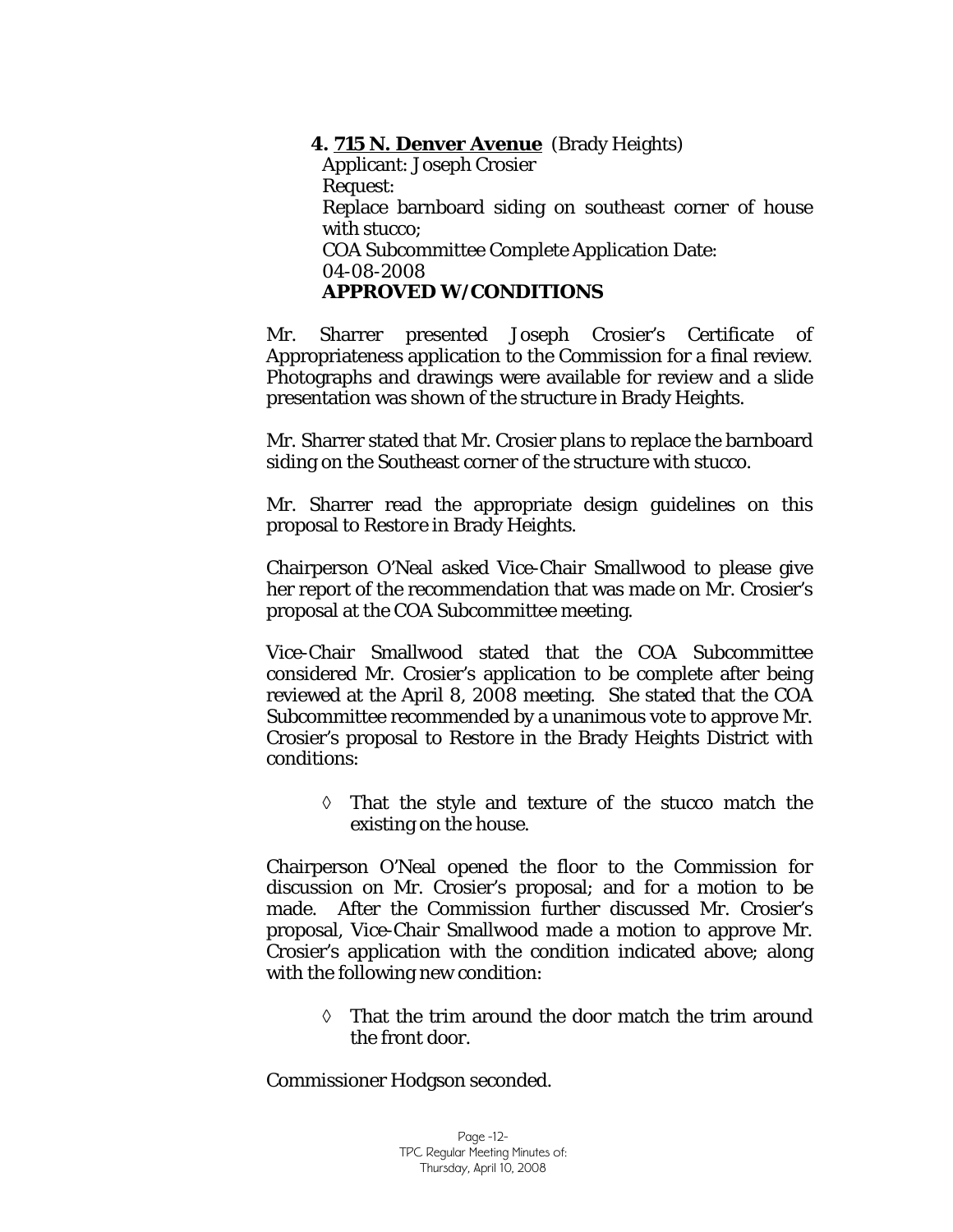### **By a show of hands, all "In Favor" of the motion to Approve Joseph Crosier's application w/conditions:**

- (1) Chairperson O'Neal;
- (2) Vice-Chair Smallwood;
- (3) Charles Gilmore;
- (4) Jack Hodgson;
- (5) Kristen Bergman;
- (6) Dusty Peck;
- (7) Bob Sober;
- (8) Paula Wood;
- (9) Shane Hood;
- (10) Secretary Rodgers;
- (11) Jim Turner;
- (12) Michelle Cantrell;
- (13) Bob Winchester

### **All Opposed:**

None;

### **All Abstaining:**

None;

 **All not present during this vote:** None.

The motion was **Approved Unanimously by members present and voting.** 

*The Tulsa Preservation Commission Approved Joseph Crosier's proposal based on guidelines for Building Wall Materials, Preferred Option-Retain and maintain the original wall materials, Paragraph #1 and #2 for Restoring Existing Structures for the Brady Heights Historic District.* 

**5. 1331 E. 18 Street** (Swan Lake) Applicant: Kathy Fasano Request: Replace existing windows with wood, clad windows, matching existing muntin pattern. COA Subcommittee Complete Application Date: 04-08-2008 **APPROVED W/O CONDITIONS** 

> Page -13- TPC Regular Meeting Minutes of: Thursday, April 10, 2008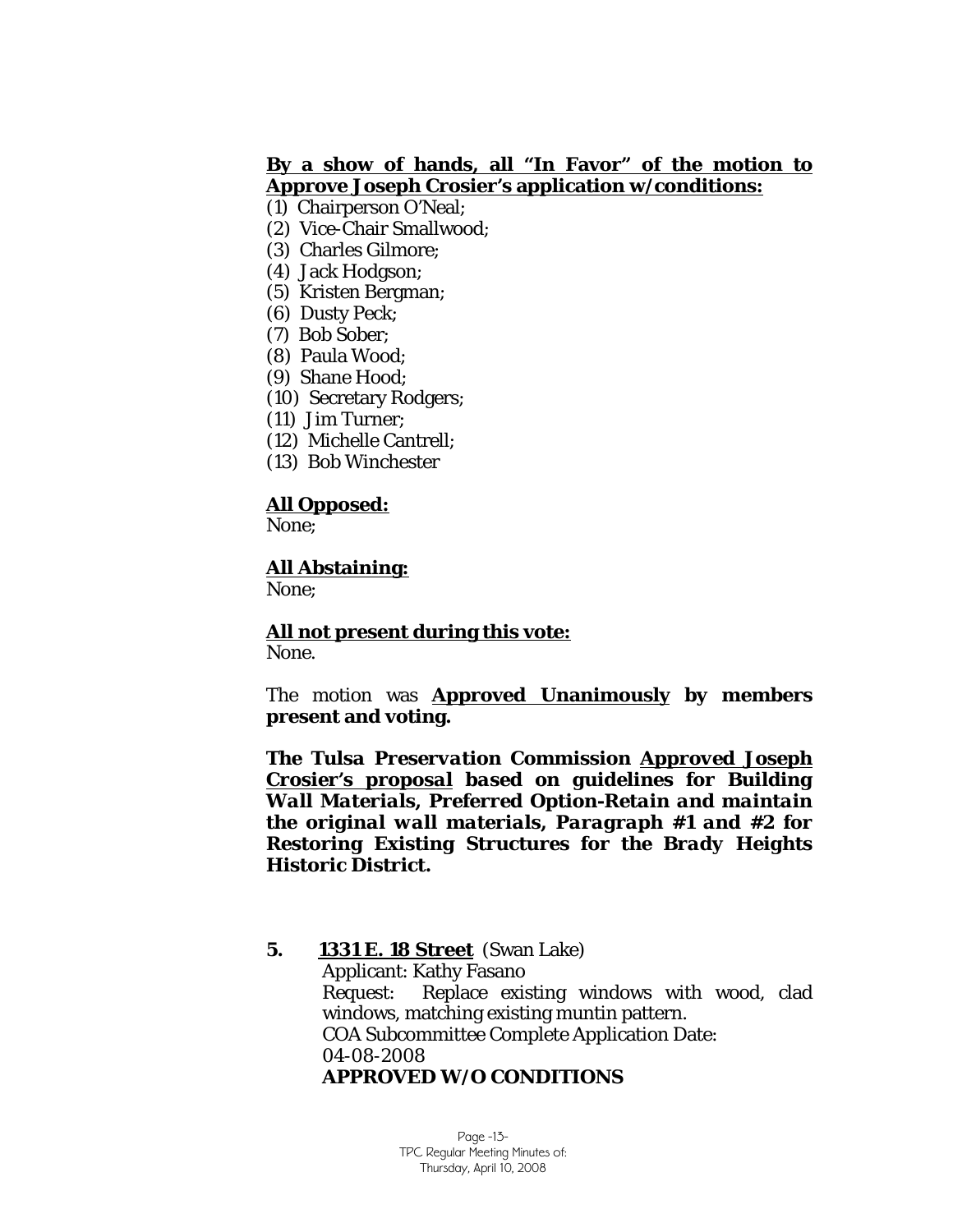Mr. Sharrer presented Kathy Fasano's Certificate of Appropriateness application to the Commission for a final review. Photographs and drawings were available for review and a slide presentation was shown of the structure in Swan Lake.

Mr. Sharrer stated that Ms. Fasano plans to replace the existing windows with wood, clad windows that will match the existing muntin pattern. Mr. Sharrer stated that according to photos of the windows on the structure that the windows appear to have been replaced previously. The existing windows were not original to the structure.

Mr. Sharrer read the appropriate design guidelines on this proposal for *Rehabilitation in Swan Lake.* 

Chairperson O'Neal asked Vice-Chair Smallwood to please give her report of the recommendation that was made on Ms. Fasano's proposal at the COA Subcommittee meeting.

Vice-Chair Smallwood stated that the COA Subcommittee considered Ms. Fasano's application to be complete after being reviewed at the April 8, 2008 meeting. She stated that the COA Subcommittee recommended by a unanimous vote to approve Ms. Fasano's proposal for *Rehabilitation to* the Swan Lake District.

Chairperson O'Neal opened the floor to the Commission for discussion on Ms. Fasano's proposal; and for a motion to be made. After the Commission further discussed Ms. Fasano's proposal, Vice-Chair Smallwood made a motion to approve Ms. Fasano's Commissioner Wood seconded.

### **By a show of hands, all "In Favor" of the motion to Approve Kathy Fasano's application w/o conditions:**

- (1) Chairperson O'Neal;
- (2) Vice-Chair Smallwood;
- (3) Charles Gilmore;
- (4) Jack Hodgson;
- (5) Kristen Bergman;
- (6) Dusty Peck;
- (7) Bob Sober;
- (8) Paula Wood;
- (9) Shane Hood;
- (10) Secretary Rodgers;
- (11) Jim Turner;
- (12) Michelle Cantrell;
- (13) Bob Winchester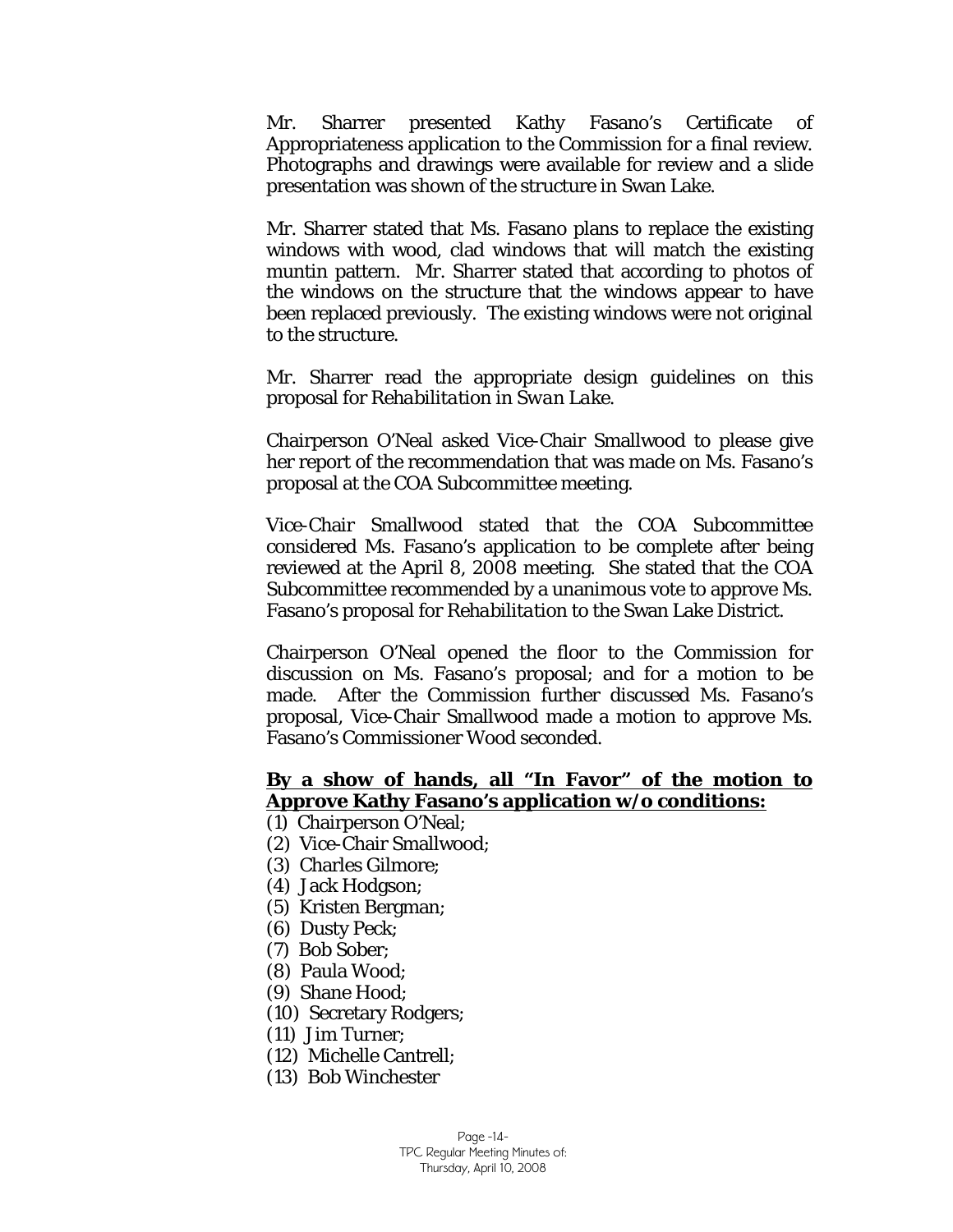### **All Opposed:**

None;

# **All Abstaining:**

None;

# **All not present during this vote:**

None.

The motion was **Approved Unanimously by members present and voting.** 

*The Tulsa Preservation Commission Approved Kathy Fasano's proposal based on guidelines for Windows and Doors, A.1.2.1, A.1.2.3, & A.1.2.4 for Rehabilitation of Existing Buildings for the Swan Lake Historic District.* 

## **6. 1610-1612 S. Lewis Avenue** (Yorktown)

Applicant: Maurie Traylor

Request:

- I) Replace deteriorated existing wood sash with new wood sash replacement kits, 6/6 muntin pattern to match existing. Existing window framing and trim will remain; &
- II) Replace deteriorated front doors as submitted.
- COA Subcommittee Complete Application Date:
- 04-08-2008

## **APPROVED W/O CONDITIONS**

Mr. Sharrer presented Maurie Traylor's Certificate of Appropriateness application to the Commission for a final review. Photographs and drawings were available for review and a slide presentation was shown of the structure in the Yorktown Neighborhood District.

Mr. Sharrer stated that on Parts 1 & 2 of 2 Parts of Ms. Traylor's application that she plans to (Part 1) replace deteriorated existing wood window sash with new wood window sash replacement kits, and 6/6 muntin pattern to match the existing. Mr. Sharrer added that the existing window framing and trim will remain; and (Part 2) that she plans to replace the deteriorated front doors as submitted.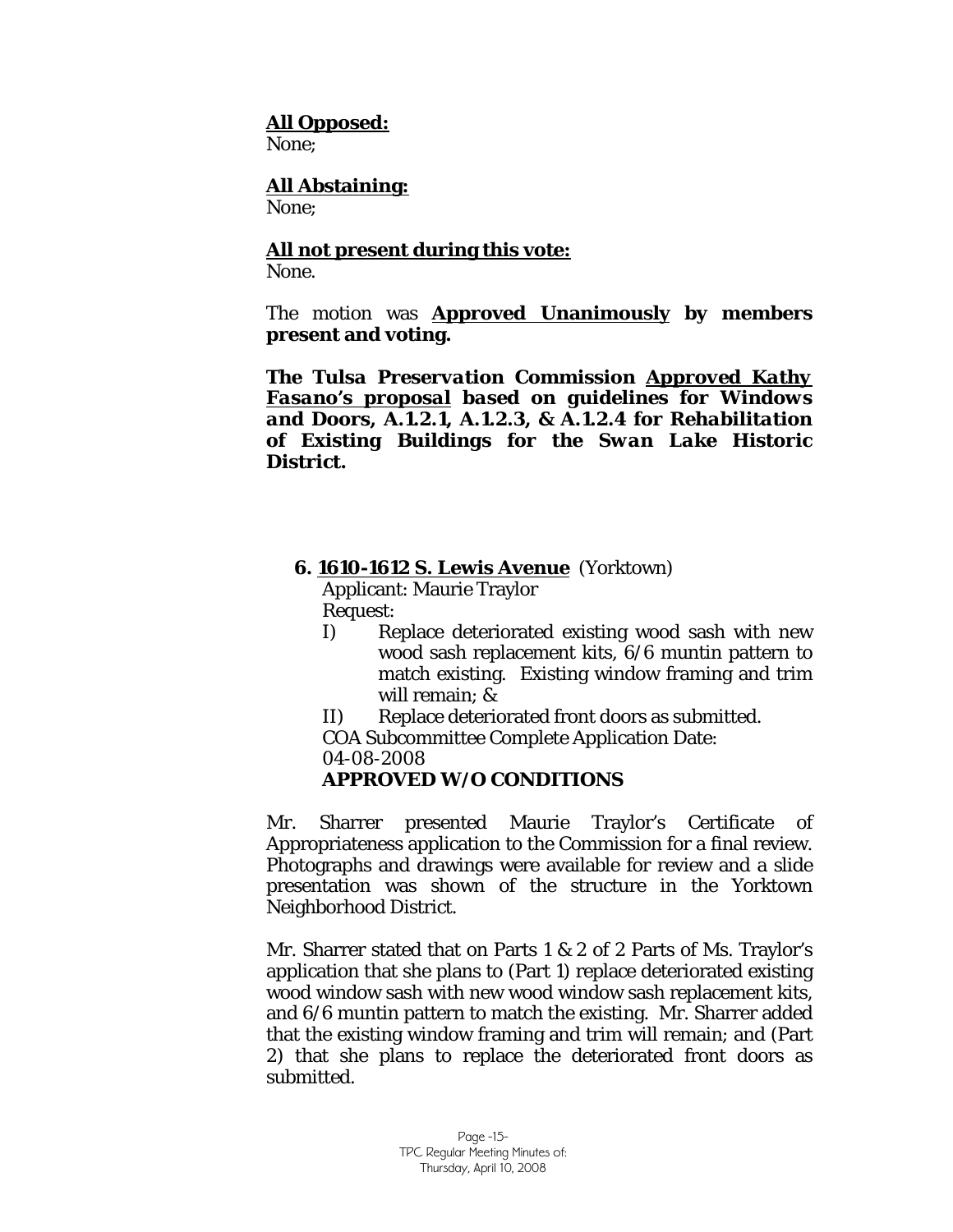Mr. Sharrer read the appropriate design guidelines for both parts of this proposal for *Rehabilitation in Yorktown.* 

Chairperson O'Neal asked Commissioner Smallwood to please give her report of the recommendation that was made on Parts 1 & 2 of this proposal at the COA Subcommittee meeting.

Commissioner Smallwood stated that the COA Subcommittee considered Parts 1 & 2 of Ms. Traylor's application to be complete after being reviewed at the April 8, 2008 meeting. She stated that the COA Subcommittee recommended by a unanimous vote to approve both parts of this proposal for *Rehabilitation* in the Yorktown Historic District.

Chairperson O'Neal opened the floor to the Commission for discussion on Parts 1 & 2 of Ms. Traylor's proposal; and for a motion to be made. After the Commission further discussed both parts of Ms. Traylor's proposal, Commissioner Smallwood made a motion to approve Parts 1 & 2 of 2 Parts of Ms. Traylor's application. Commissioner Bergman seconded.

#### **By a show of hands, all "In Favor" of the motion to Approve Parts 1 & 2 of 2 Parts of Maurie Traylor's application w/o conditions:**

- (1) Chairperson O'Neal;
- (2) Vice-Chair Smallwood;
- (3) Charles Gilmore;
- (4) Jack Hodgson;
- (5) Kristen Bergman;
- (6) Dusty Peck;
- (7) Bob Sober;
- (8) Paula Wood;
- (9) Shane Hood;
- (10) Secretary Rodgers;
- (11) Jim Turner;
- (12) Michelle Cantrell;
- (13) Bob Winchester

#### **All Opposed:**

None;

#### **All Abstaining:**

None:

#### **All not present during this vote:** None.

Page -16- TPC Regular Meeting Minutes of: Thursday, April 10, 2008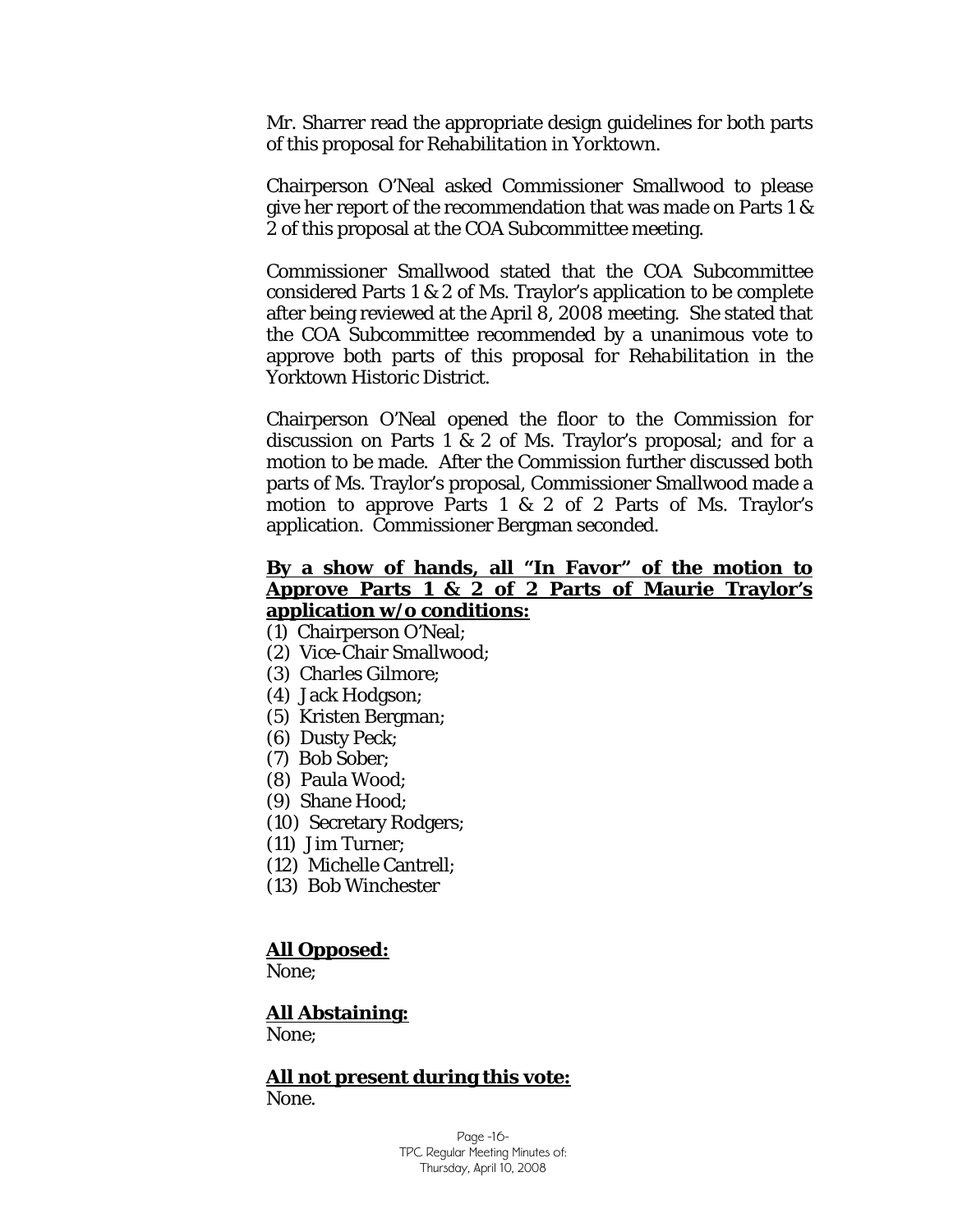The motion was **Approved Unanimously by members present and voting.** 

*The Tulsa Preservation Commission Approved Parts 1 & 2 of 2 Parts of* **Maurie Traylor's** *proposal based on guidelines for Windows and Doors, A.1.2.1, A.1.2.3 & A.1.2.4 for Rehabilitation of Existing Residential Buildings for the Yorktown Historic District.* 

 **7. 2231 E. 19 Street** (Yorktown) Applicant: Mike Bratton Request: Replace existing wood windows with vinyl windows, matching existing muntin pattern. COA Subcommittee Complete Application Date: 04-08-2008 **FORWARDED TO THE TPC W/O A RECOMMENDATION** 

Mr. Sharrer presented Mike Bratton's Certificate of Appropriateness application to the Commission for a final review. Photographs and drawings were available for review and a slide presentation was shown of the structure in Yorktown.

Mr. Sharrer stated that Mr. Bratton plans to replace the existing 6/1 front wood windows with 6/1 vinyl windows that will match the existing muntin pattern; and replace the existing 1/1 wood windows with 1/1 vinyl windows on the west elevation.

Mr. Sharrer stated that he presented photographs to the COA Subcommittee on the side windows of the structure; but that he did not have a close photograph of the three (3) front windows for the COA Subcommittee to review to be able to determine whether or not the windows were repairable. Mr. Sharrer stated that he has taken closer photographs of the three (3) front windows for the TPC to review; and that he believes that the extent of the work required to bring the windows into repair is beyond the measure of what is reasonable.

Mr. Sharrer read the appropriate design guidelines on this proposal for *Rehabilitation in Yorktown.* 

Chairperson O'Neal asked Vice-Chair Smallwood to please give her report of the recommendation that was made on Mr. Bratton's proposal at the COA Subcommittee meeting.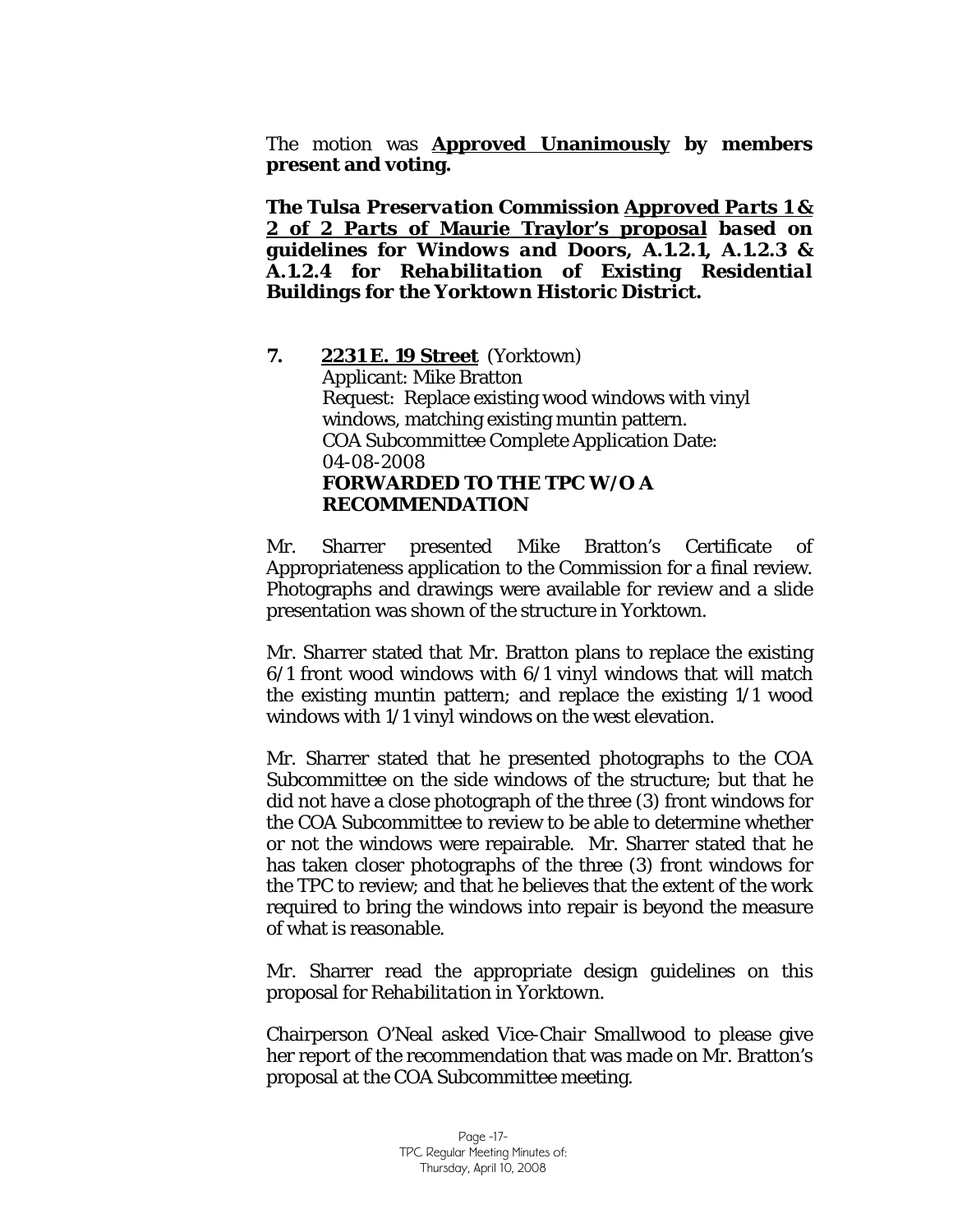Vice-Chair Smallwood stated that the COA Subcommittee considered Mr. Bratton's application to be complete after being reviewed at the April 8, 2008 meeting; and decided to forward Mr. Bratton's application to the TPC without a recommendation. She stated that the COA Subcommittee recommended by a unanimous vote to forward Mr. Bratton's application to the TPC without a recommendation due to the Subcommittee being unable to determine if the three (3) front windows were repairable or not. Vice-Chair Smallwood stated that the COA Subcommittee asked staff to please take closer photographs of the three (3) front windows to present to the TPC for it to be able to make a determination of whether the windows are repairable or not.

Chairperson O'Neal opened the floor to the Commission for discussion on Mr. Bratton's proposal; and for a motion to be made. After the Commission further discussed Mr. Bratton's proposal, and reviewed the photographs taken by staff of the three (3) front windows, Vice-Chair Smallwood made a motion to approve Mr. Bratton's application. Commissioner Rodgers seconded.

# **By a show of hands, all "In Favor" of the motion to Approve Mike Bratton's application w/o conditions:**

- (1) Chairperson O'Neal;
- (2) Vice-Chair Smallwood;
- (3) Charles Gilmore;
- (4) Jack Hodgson;
- (5) Kristen Bergman;
- (6) Dusty Peck;
- (7) Bob Sober;
- (8) Paula Wood;
- (9) Shane Hood;
- (10) Secretary Rodgers;
- (11) Jim Turner;
- (12) Michelle Cantrell;
- (13) Bob Winchester

### **All Opposed:**

None;

#### **All Abstaining:**

None;

 **All not present during this vote:** None.

> Page -18- TPC Regular Meeting Minutes of: Thursday, April 10, 2008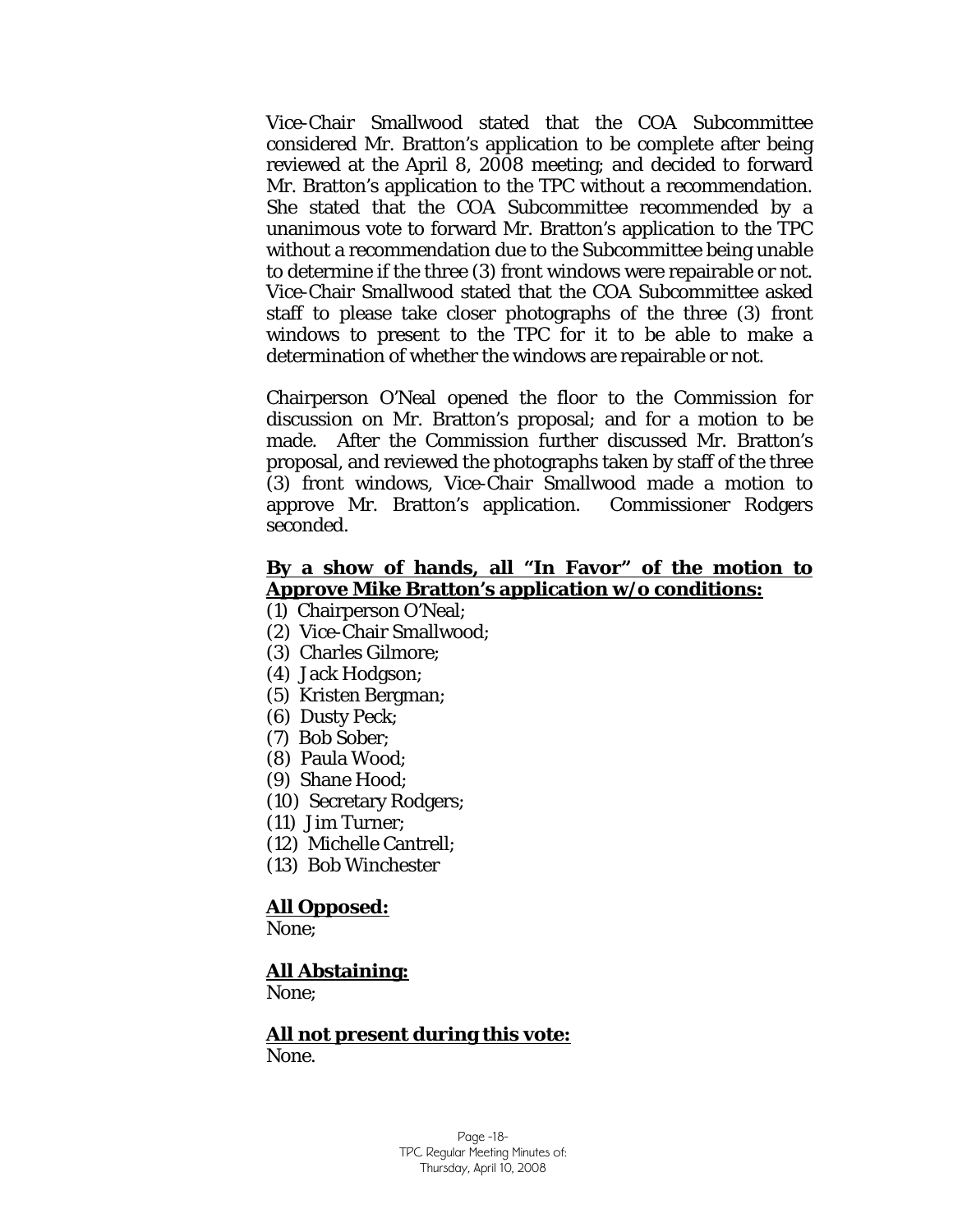The motion was **Approved Unanimously by members present and voting.** 

*The Tulsa Preservation Commission Approved Mike Bratton's proposal based on guidelines for Windows and Doors, A.1.2.1, A.1.2.3 & A.1.2.4 for Rehabilitation of Existing Residential Buildings for the Yorktown Historic District.* 

**8. 1541 Swan Drive** (Swan Lake) Applicant: Istvan & Susan Balogh Request: Remove chain link fence in front yard and replace with 4' tall cap & trim wood fence. COA Subcommittee Complete Application Date: 04-08-2008

Mr. Sharrer presented Istvan & Susan Balogh's Certificate of Appropriateness application to the Commission for a final review. Photographs and drawings were available for review and a slide presentation was shown of the structure in Swan Lake.

Mr. Sharrer stated that the Baloghs plan to remove the chain link fence in front yard; and replace it with a 4' tall cap & trim wood fence.

Mr. Sharrer read the appropriate design guidelines on this proposal for *New Construction in Swan Lake.* 

Chairperson O'Neal asked Vice-Chair Smallwood to please give her report of the recommendation that was made on the Balogh's proposal at the COA Subcommittee meeting.

Vice-Chair Smallwood stated that the COA Subcommittee considered Istvan & Susan Balogh's application to be complete after being reviewed at the April 8, 2008 meeting. She stated that the COA Subcommittee recommended by a unanimous vote to approve their proposal for *New Construction to* the Swan Lake District.

Chairperson O'Neal opened the floor to the Commission for discussion on the Balogh's proposal; and for a motion to be made. After the Commission further discussed the Balogh's proposal, Vice-Chair Smallwood made a motion to approve the Balogh's application with conditions: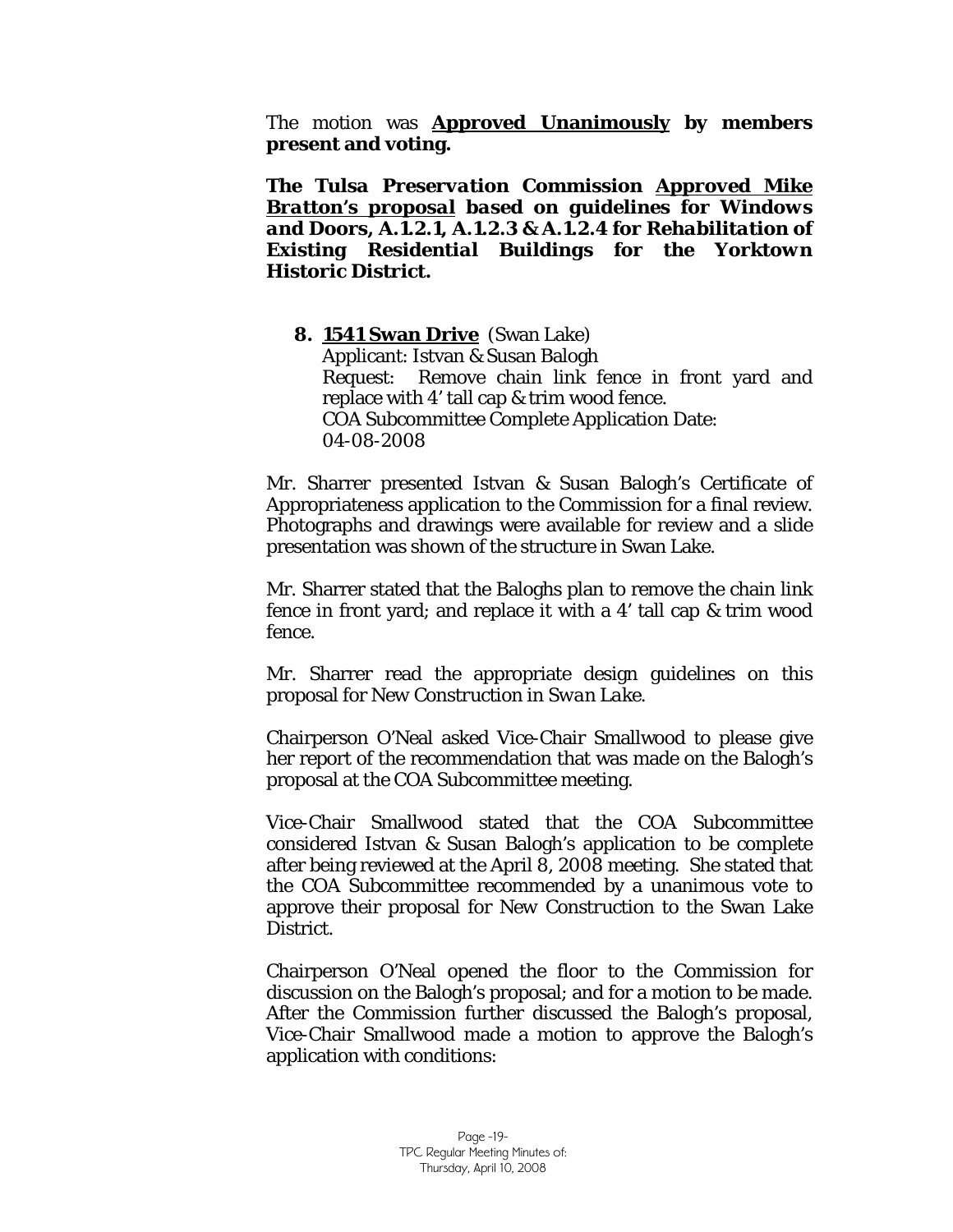$\Diamond$  That the portion of the fence that is going to be 48" will match the picket fence on the west side of the yard.

Commissioner Rodgers seconded.

### **By a show of hands, all "In Favor" of the motion to Approve Istvan & Susan's application w/conditions:**

(1) Chairperson O'Neal;

- (2) Vice-Chair Smallwood;
- (3) Charles Gilmore;
- (4) Jack Hodgson;
- (5) Kristen Bergman;
- (6) Dusty Peck;
- (7) Bob Sober;
- (8) Paula Wood;
- (9) Shane Hood;
- (10) Secretary Rodgers;
- (11) Jim Turner;
- (12) Michelle Cantrell;
- (13) Bob Winchester

#### **All Opposed:**

None;

## **All Abstaining:**

None;

# **All not present during this vote:**

None.

The motion was **Approved Unanimously by members present and voting.** 

*The Tulsa Preservation Commission Approved Istvan & Susan Balogh's proposal based on guidelines for Building Site, C.1.1.5 for New Construction for the Swan Lake Historic District.* 

### **iii. Rules & Regulations Committee**

Chairman Gilmore did not have any information to report.

### **iv. Outreach Committee**

Chairperson Bergman reported that the Outreach Committee will meet the second Friday of each month starting May 9th from 11:30

> Page -20- TPC Regular Meeting Minutes of: Thursday, April 10, 2008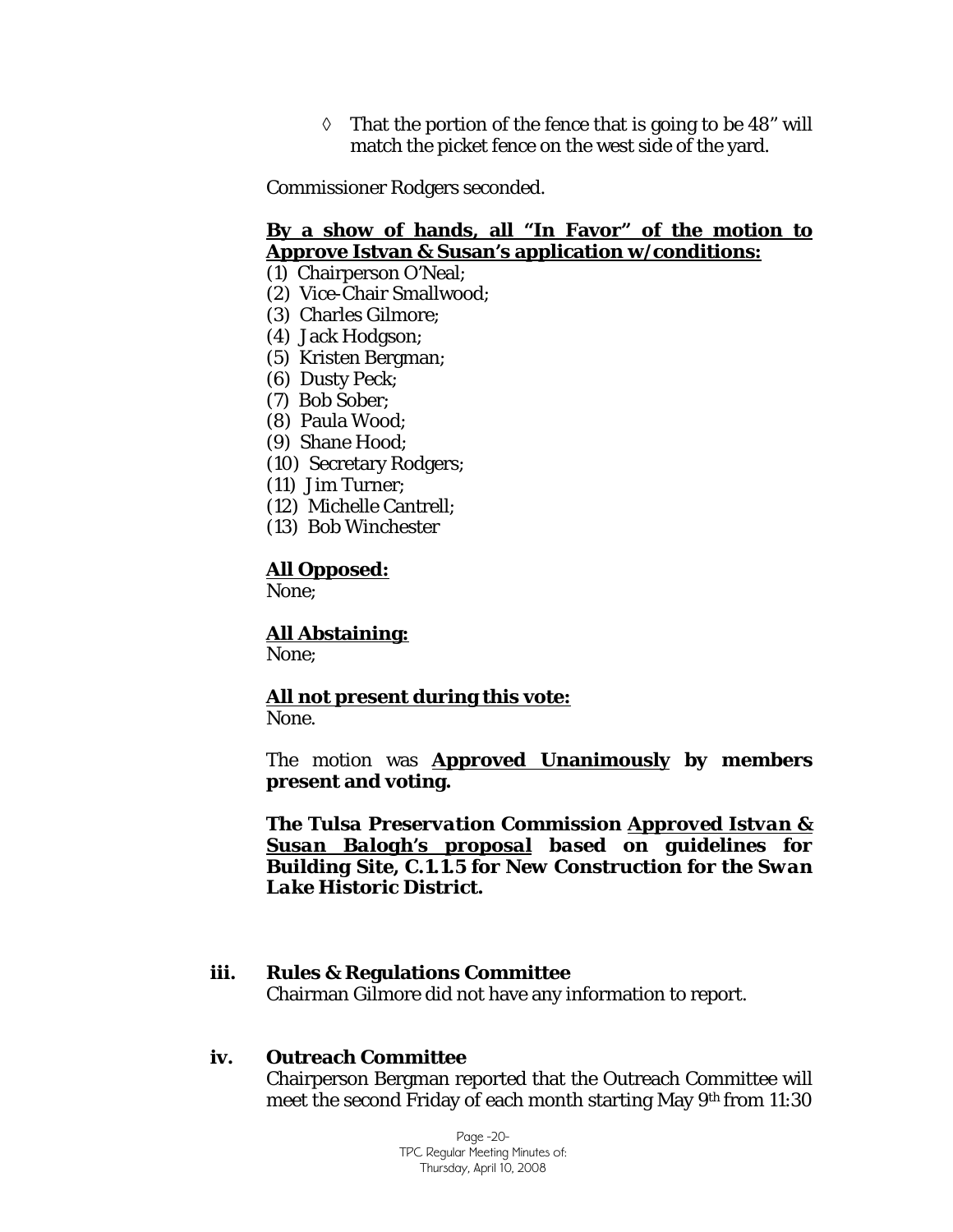a.m. to 1:00 p.m. She stated that the committee will discuss at the meeting about time periods of when awards are given out. She added that she believes the awards should be given out every other year or every 18 months.

## **4. Consideration of FY2008 CLG grant application**

Ms. DeCort stated that the City of Tulsa has been granted \$11,600 for FY2008 from the Oklahoma State Historic Preservation Office (SHPO) for the Certified Local Government (CLG) program. She stated that the City of Tulsa must make a formal application to SHPO for the funds by May 2, 2008; and that the application must contain a detailed proposal of how the funds are to be used. She further stated that the Commission could get additional funds towards the FY2008 CLG grant.

Ms. DeCort asked the Commission how it would like for the funds to be allocated. After the Commission discussed this issue, Commissioner Turner made a motion to allocate the \$11,600 for Education & Training. Commissioner Bergman seconded.

## **By a show of hands, all "In Favor" of the motion to consider approving the FY2008 CLG grant of \$11,800:**

- (1) Chairperson O'Neal;
- (2) Vice-Chair Smallwood;
- (3) Charles Gilmore;
- (4) Jack Hodgson;
- (5) Kristen Bergman;
- (6) Dusty Peck;
- (7) Bob Sober;
- (8) Paula Wood;
- (9) Shane Hood;
- (10) Secretary Rodgers;
- (11) Jim Turner;
- (12) Michelle Cantrell;
- (13) Bob Winchester

## **All Opposed:**

None;

# **All Abstaining:**

None;

## **All not present during this vote:**

None.

### The motion was **Approved Unanimously by members present and voting.**